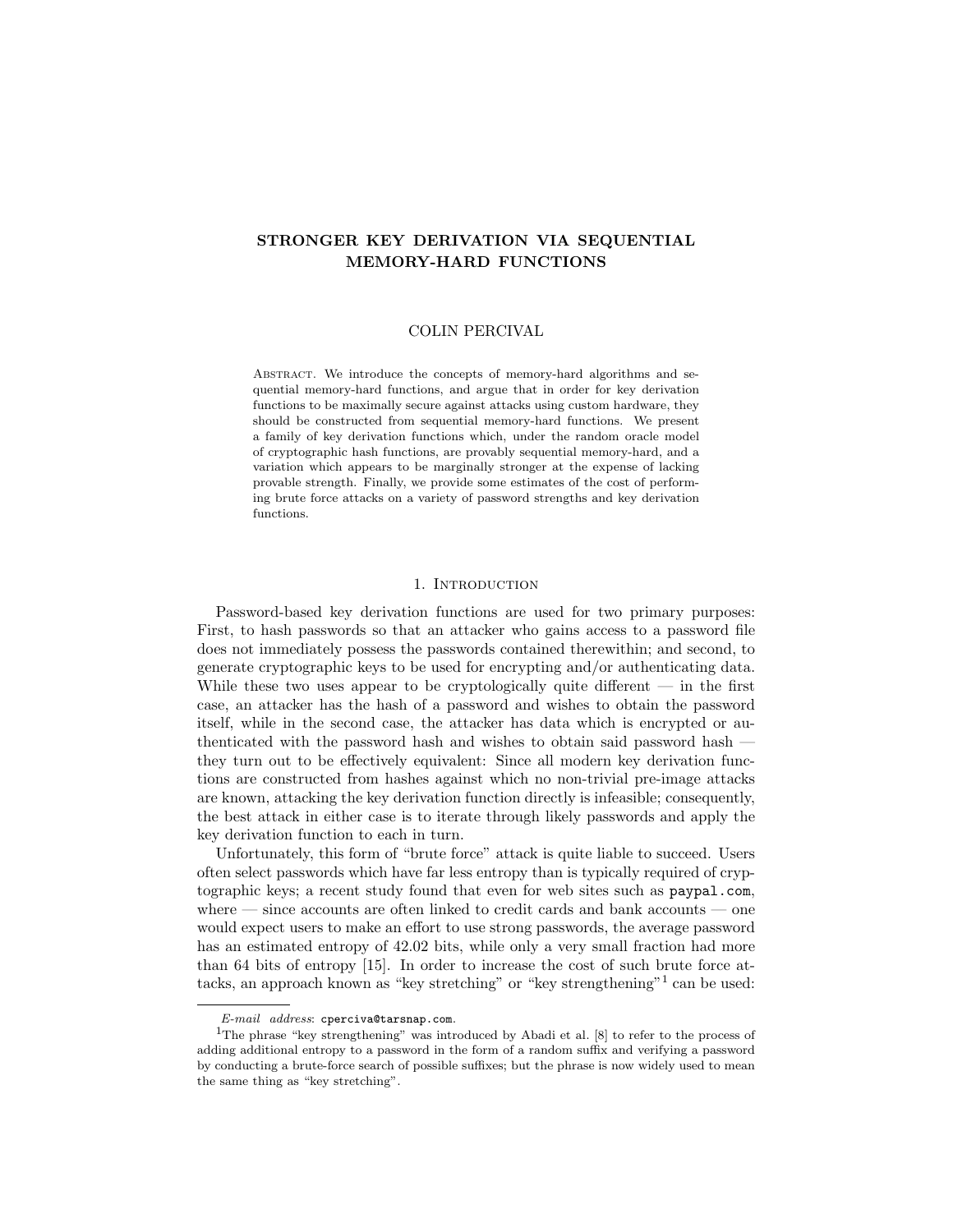By using a key derivation function which requires  $2<sup>s</sup>$  cryptographic operations to compute, the cost of performing a brute-force attack against passwords with  $t$  bits of entropy is raised from  $2^t$  to  $2^{s+t}$  operations [19].

This approach has been used with an increasing degree of formalism over the years. The original UNIX CRYPT function — dating back to the late 1970s iterated the DES cipher 25 times in order to increase the cost of an attack [22], while Kamp's MD5-based hash [18] iterated the MD5 block cipher 1000 times; more recently, Provos and Mazières' bcrypt [24] and RSA Laboratories' PBKDF1 and PBKDF2 [17] are explicitly defined to perform a user-defined number of iterations<sup>2</sup>, with the number of iterations presumably being stored along with the password salt.

Providing that the number of iterations used is increased as computer systems get faster, this allows legitimate users to spend a constant amount of time on key derivation without losing ground to attackers' ever-increasing computing power as long as attackers are limited to the same software implementations as legitimate users. However, as Bernstein famously pointed out in the context of integer factorization [10], while parallelized hardware implementations may not change the number of operations performed compared to software implementations, this does not prevent them from dramatically changing the asymptotic *cost*, since in many contexts — including the embarrassingly parallel task of performing a brute-force search for a passphrase — dollar-seconds are the most appropriate units for measuring the cost of a computation<sup>3</sup> . As semiconductor technology develops, circuits do not merely become faster; they also become smaller, allowing for a larger amount of parallelism at the same cost. Consequently, using existing key derivation algorithms, even if the iteration count is increased such that the time taken to verify a password remains constant, the cost of finding a password by using a brute force attack implemented in hardware drops each year.

This paper aims to reduce the advantage which attackers can gain by using custom-designed parallel circuits.

#### 2. Memory-hard algorithms

A natural way to reduce the advantage provided by an attacker's ability to construct highly parallel circuits is to increase the size of a single key derivation  $circuit - if a circuit is twice as large, only half as many copies can be placed on a$ given area of silicon — while still operating within the resources available to software implementations, including a powerful CPU and large amounts of RAM. Indeed, in the first paper to formalize the concept of key stretching [19] it is pointed out that requiring "32-bit arithmetic and use of moderately large amounts of RAM<sup>4</sup>" can make hardware attacks more expensive. However, widely used key derivation

<sup>&</sup>lt;sup>2</sup>It should be noted, however, that when used to verify login passwords, the "user-defined" value is typically stored in a system configuration file which the vast majority of users never modify.

<sup>&</sup>lt;sup>3</sup>That is, the price of hardware times the amount of time for which it needs to be used; this is analogous to the common AT (area times time) cost measure used in the context of VLSI circuit design. The ability of parallel designs to achieve a lower cost for the same number of operations is essentially due to their ability to use a larger fraction of die area for computational circuits.

<sup>4</sup>The example given is 256 32-bit words, which hardly qualifies as "moderately large" at the present time, and is questionable even in the context of hardware of the time (1997) given that even low-end PCs rarely had less than 4 MB of RAM (that being the official minimum requirement to run the Windows 95 operating system).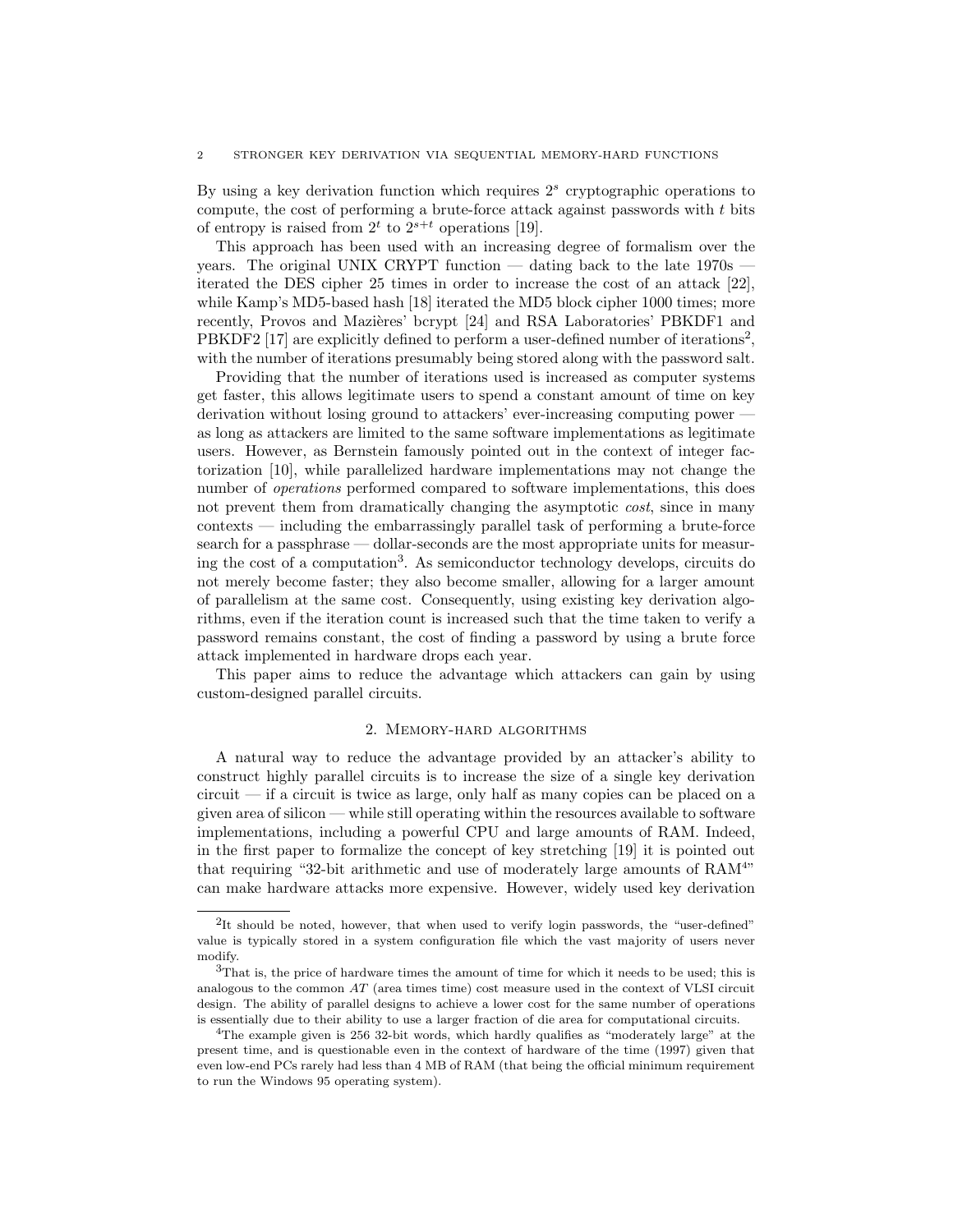functions have thus far used constant amounts of logic and memory; in order to increase the cost of a parallel attack, we would like to parameterize not only the operation count, but also the memory usage. To this end, we introduce the following definition:

Definition 1. A memory-hard algorithm on a Random Access Machine is an algorithm which uses  $S(n)$  space and  $T(n)$  operations, where  $S(n) \in \Omega(T(n)^{1-\epsilon})$ .

A memory-hard algorithm is thus an algorithm which asymptotically uses almost as many memory locations as it uses operations<sup>5</sup>; it can also be thought of as an algorithm which comes close to using the most memory possible for a given number of operations, since by treating memory addresses as keys to a hash table it is trivial to limit a Random Access Machine to an address space proportional to its running time.

Requiring an amount of memory approximately proportional to the number of operations to be performed also happens to meet our objective of creating expensive hardware implementations while staying within the resources available to a software implementation. A widely used rule of thumb in high performance computing is that balanced systems should have one MB of RAM for every million floating-point operations per second of CPU performance; outside of high performance computing this ratio varies somewhat depending on the field — for instance, home PCs tend to have more MFLOPS than MB, while database servers tend to have more MB than MFLOPS — but these ratios have remained remarkably constant over several decades.

#### 3. HEKS

In contrast to the aforementioned widely-used key derivation functions, which all operate within a constant memory size, the HEKS key derivation algorithm [25] — introduced by Reinhold in 1999, but apparently never used  $[26]$  — is designed to use an arbitrarily large amount of memory<sup>6</sup>. Reinhold constructs a linear congruential pseudo-random number generator and feeds it into a Bays-Durham shuffling PRNG [9], then accumulates the output of the Bays-Durham PRNG in a vector of 16 words; that 16-word vector is periodically hashed to reseed the PRNGs, and once enough iterations have been performed, said hash is output as the derived key.

# Algorithm HEKS-D1(P, S, L, N, K)

Input:

| $\mathcal{P}$ | Password $(P_0P_1 \ldots P_{r-1})$ of length r octets. |
|---------------|--------------------------------------------------------|
| - S           | Salt $(S_0S_1 \ldots S_{t-1})$ of length t octets.     |
| K, L, N       | Integer parameters.                                    |

Output:

 $(w_0 \dots w_4)$  32-bit integers.

Steps:

1:  $(w_0, w_1, w_2, w_3, w_4)$  ← SHA1( $P_0P_1 \ldots P_{r-1}S_0S_1 \ldots S_{t-1}$ )

2:  $X \leftarrow w_0$ 

3:  $a \leftarrow (w_1 \& 0 \times 04000002) | 0 \times 02000005$ 

<sup>&</sup>lt;sup>5</sup>We allow the  $T(n)$ <sup> $\epsilon$ </sup> to account for factors of log  $(S(n))$  which inevitably arise from varying models of Random Access Machines with vast address spaces.

 ${}^{6}$ As specified, HEKS is limited to using  $2^{32}$  32-bit values; but the design is trivially extendable by replacing 32-bit integers with 64-bit or longer integers.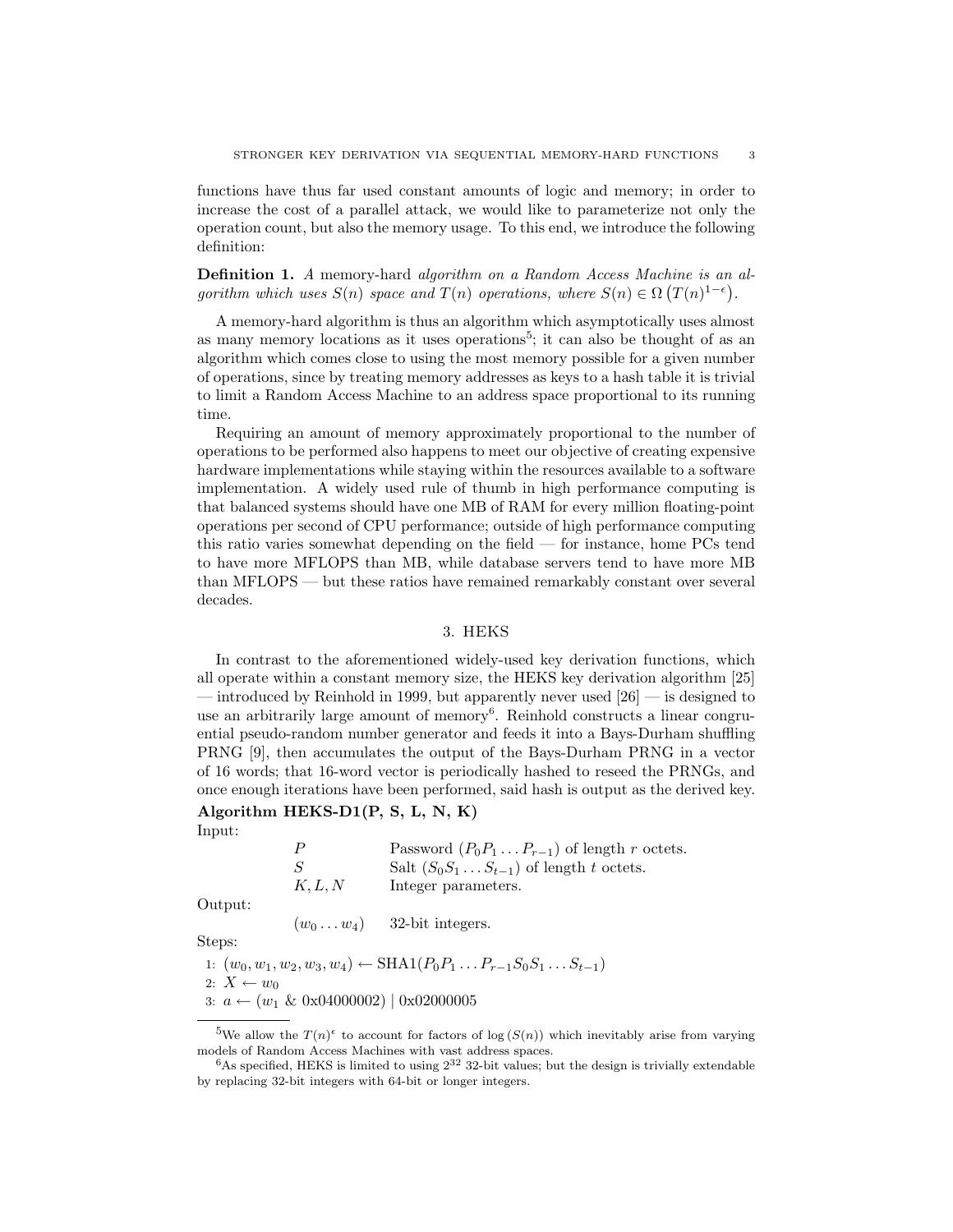4:  $b \leftarrow w_2 \mid 0 \times 00000001$ 5:  $G \leftarrow w_4$ 6: for  $i = 0$  to 15 do 7:  $B_i \leftarrow 0$ 8: end for 9: for  $i = 0$  to  $L - 1$  do<br>10:  $X \leftarrow (aX + b) \mod$ 10:  $X \leftarrow (aX + b) \mod 2^{32}$ <br>
11:  $V_i \leftarrow X + P_{i \mod r} \mod 2^{32}$  $V_i \leftarrow X + P_i \mod r \mod 2^{32}$ 12: end for 13: for  $n = 0$  to  $N - 1$  do<br>14: for  $i = 0$  to  $K - 1$  d 14: **for**  $i = 0$  to  $K - 1$  **do**<br>15:  $i \leftarrow G \mod L$ 15:  $j \leftarrow G \mod L$ <br>16:  $G \leftarrow V_i$ 16:  $G \leftarrow V_j$ <br>17:  $X \leftarrow (a)$ 17:  $X \leftarrow (aX + b) \mod 2^{32}$ <br>
18:  $V_i \leftarrow X$ 18:  $V_j \leftarrow X$ <br>19:  $B_{i \mod 10}$ 19:  $B_{i \mod 16} \leftarrow B_{i \mod 16} + G \mod 2^{32}$ <br>20: **end for** end for 21: if  $n < r$  then 22:  $B_1 \leftarrow B_1 + P_n \mod 2^{32}$ <br>23: **end if** end if 24:  $(w_0, w_1, w_2, w_3, w_4) \leftarrow \text{SHA1\_Compress} ((w_0, w_1, w_2, w_3, w_4), B_0 \dots B_{15})$ <br>
25:  $X \leftarrow X + w_0 \mod 2^{32}$ 25:  $X \leftarrow X + w_0 \mod 2^{32}$ <br>26:  $a \leftarrow w_1$ 26:  $a \leftarrow w_1$ <br>27:  $b \leftarrow w_2$ 27:  $b \leftarrow w_2$ <br>
28:  $G \leftarrow w$  $G \leftarrow w_4$ 29: end for

There is a significant bug in this algorithm as stated above<sup>7</sup>: When the linear congruential generator is reinitialized on lines 25–27, there is no guarantee that the multiplier  $a$  is odd (unlike when the LCG is first initialized at lines  $2-$ 4); consequently, 50% of the time the LCG will rapidly degrade to the fixed point  $b(1-a)^{-1}$  mod  $2^{32}$ . However, we do not believe that this error causes any significant reduction in the security of HEKS: If a large proportion of the entries in V are the same, then for even values of  $a$  the sequence of values of  $G$  in the inner loop (lines 14–20) will reach a fixed point shortly after the sequence of values of  $X$ ; but for odd values of a, the sequence of values of G will not easily reach a fixed point. Consequently, in the algorithm as stated the vector  $V$  is likely to reach an equilibrium point where it has many duplicate entries but still contains significant entropy.

Reinhold suggests that the parameter K should be chosen to be  $\sqrt{L}$  or larger, that L should be "as large as the user or user community can comfortably provide on the smallest machine on which they plan to use the algorithm", and that N should be determined as necessary to make the computation take the desired duration. Since HEKS takes, on a sequential machine,  $O(L)$  space and  $O(L+ NK)$  time, it is memory-hard for  $N = O(L^{1+\epsilon}K^{-1})$ , e.g., if  $N, K = O(\sqrt{L})$ ; and if the parameters are chosen as suggested, HEKS only fails to be memory-hard if there is not sufficient memory to match the desired duration of computation.

 $7$ Reinhold's description of the algorithm matches his C source code, so presumably this is not merely a typographical error.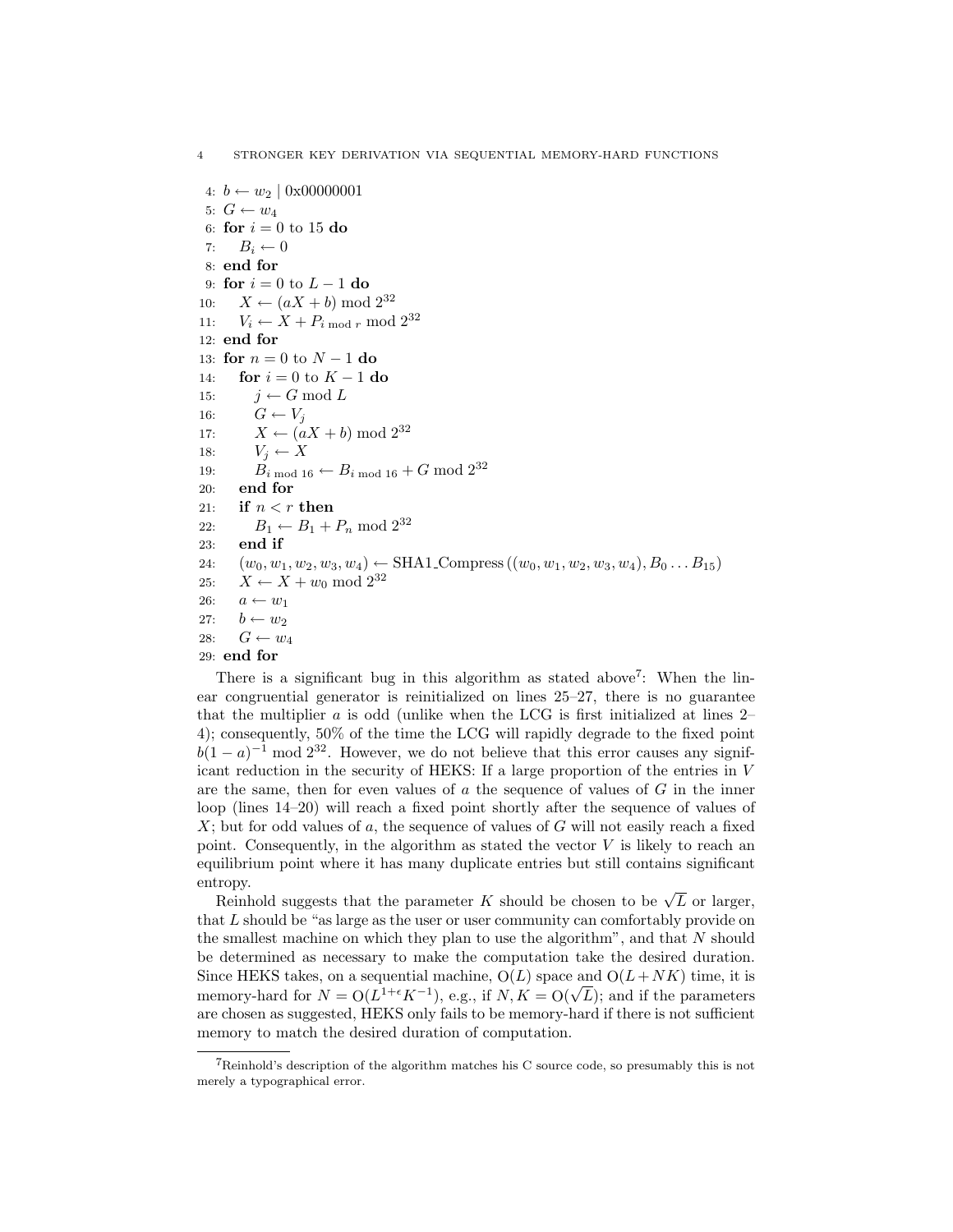However, this alone is not sufficient to eliminate the asymptotic advantage of an attacker armed with parallel hardware. On a parallel random access machine with L processors and  $O(L)$  space, the next  $\Omega(L^{0.5-\epsilon})$  outputs of the Bays-Durham PRNG can be computed in  $O(\log L)$  time by applying binary powering to the permutation  $j \leftarrow V_j \mod L$  to compute the initial non-repeating sequence of values  $j$ ; and the kth output of a linear congruential PRNG can be computed on a single processor in  $O(\log k)$  time. Consequently, a parallel random access machine with  $O(L)$  CPUs and  $O(L)$  space can compute the HEKS key derivation function in  $O(NKL^{-0.5+\epsilon})$  time, resulting in a computation cost of  $O(NKL^{0.5+\epsilon})$  dollarseconds — a very significant advantage over the  $O(L^2 + NKL)$  cost of a naïve sequential implementation.

## 4. Sequential memory-hard functions

Clearly the inadequacy of HEKS as a key derivation function is due to its ability to effectively use multiple processors: While HEKS makes good use of a resource (RAM) which software implementations have in large supply, it can also make good use of a resource (computational parallelism) which is far more available in a hardware attack. To provide a framework for functions immune to this sort of attack, we introduce the following definition:

Definition 2. A sequential memory-hard function is a function which

- (a) can be computed by a memory-hard algorithm on a Random Access Machine in  $T(n)$  operations; and
- (b) cannot be computed on a Parallel Random Access Machine with  $S^*(n)$ processors and  $S^*(n)$  space in expected time  $T^*(n)$  where  $S^*(n)T^*(n) =$  $O(T(n)^{2-x})$  for any  $x > 0$ .

Put another way, a sequential memory-hard function is one where not only the fastest sequential algorithm is memory-hard, but additionally where it is impossible for a parallel algorithm to asymptotically achieve a significantly lower cost. Since memory-hard algorithms asymptotically come close to using the most space possible given their running time, and memory is the computationally usable resource general-purpose computers have which is most expensive to reproduce in hardware<sup>8</sup>, we believe that, for any given running time on a sequential general-purpose computer, functions which are sequential memory-hard come close to being the most expensive possible functions to compute in hardware.

Indeed, it is surprising to consider the effect of adjusting parameters so that a sequential memory-hard function takes twice as long to compute: As long as there is enough random-access memory to compute the function on a general-purpose system, doubling the time spent asymptotically results in the cost of computing the function in hardware increasing four-fold, since the time and required space are both doubled.

<sup>8</sup>On many general-purpose systems, the CPU and motherboard are more expensive than the RAM; but the vast majority of that cost is due to the requirements of general-purpose computation, rapid sequential computation, and support for peripheral devices. The area occupied by *computation* logic on modern CPUs is vanishingly small compared to caches, instruction decoding, out-of-order execution, and I/O.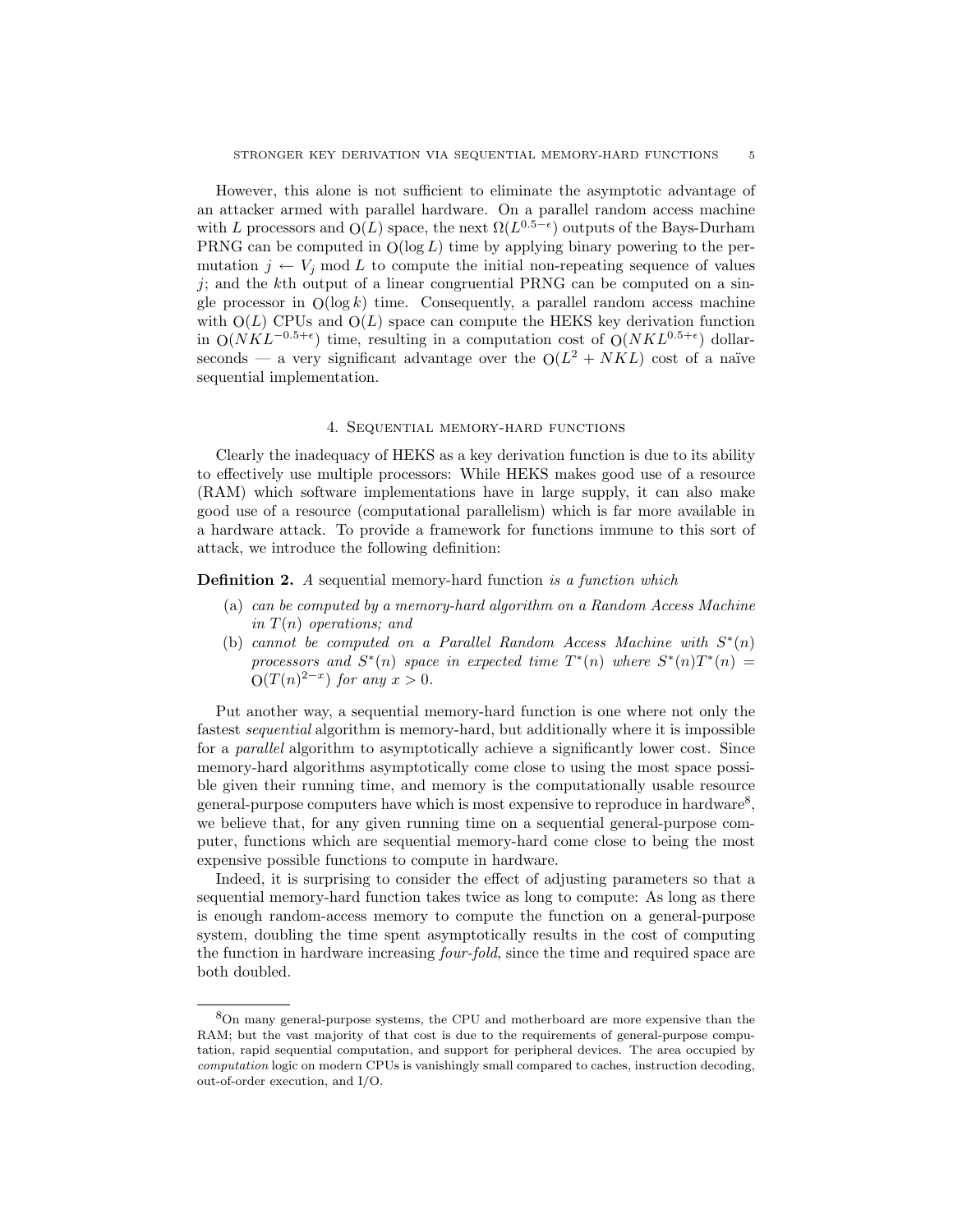### 5. ROMix

The definition of sequential memory-hard functions, while theoretically interesting in its consequences, would not be of any practical value if it turned out that no sequential memory-hard functions exist; to that end, we introduce the class of functions ROMix<sub>H</sub>:  $\{0,1\}^k \times \{0...2^{k/8}-1\} \rightarrow \{0,1\}^k$  computed as follows<sup>9</sup>:

## Algorithm  $\text{ROMix}_H(B, N)$

| Parameters: |                |                                                                 |
|-------------|----------------|-----------------------------------------------------------------|
|             | Η              | A hash function.                                                |
|             | k <sub>i</sub> | Length of output produced by $H$ , in bits.                     |
|             | Integerify     | A bijective function from $\{0,1\}^k$ to $\{0,\ldots 2^k-1\}$ . |
| Input:      |                |                                                                 |
|             | B              | Input of length $k$ bits.                                       |
|             | N              | Integer work metric, $\langle 2^{k/8} \rangle$                  |
| Output:     |                |                                                                 |
|             | B'             | Output of length $k$ bits.                                      |

Steps:

1:  $X \leftarrow B$ 2: for  $i = 0$  to  $N - 1$  do<br>3:  $V_i \leftarrow X$ 3:  $V_i \leftarrow X$ <br>4:  $X \leftarrow H$  $X \leftarrow H(X)$ 5: end for 6: **for**  $i = 0$  to  $N - 1$  **do**<br>7:  $i \leftarrow$  Integerify(X) m 7:  $j \leftarrow \text{Integerify}(X) \text{ mod } N$ <br>8:  $X \leftarrow H(X \oplus V_i)$  $X \leftarrow H(X \oplus V_i)$ 9: end for 10:  $B' \leftarrow X$ 

This algorithm can be thought of as computing a large number of "random" values, and then accessing them "randomly" in order to ensure that they are all stored in Random Access Memory. Before we can prove anything more formally, we need a simple lemma concerning the iterated application of random oracles.

Lemma 1. Suppose that two algorithms, Algorithm A and Algorithm B exist such that

- (1) Algorithm A takes as input the integers N, M, and k, a k-bit value B, and an oracle  $H: \{0,1\}^k \to \{0,1\}^k$ , and produces a kM-bit output value  $A_{N,M,k}(B,H);$  and
- (2) Algorithm B takes as input the integers N, M, k, and x, with  $0 \le x \le N$ , and  $A_{N,M,k}(B,H)$ ; and operates on a system which can simultaneously consult M copies of the oracle H in unit time and perform any other computations instantaneously, to compute the value  $H^x(B)$ .

Then if the values  $H^0(B) \dots H^{N-1}(B)$  are distinct and  $N < 2^{k/8}$ , Algorithm B operates in expected time at least  $\frac{N}{4M+2} - \frac{1}{2}$  for random oracles H, k-bit values B, and integers  $x \in \{0...N-1\}$ .

<sup>&</sup>lt;sup>9</sup>We expect that for reasons of performance and simplicity, implementors will restrict  $N$  to being a power of 2, in which case the function Integerify can be replaced by reading the first (or last) machine-length word from a k-bit block.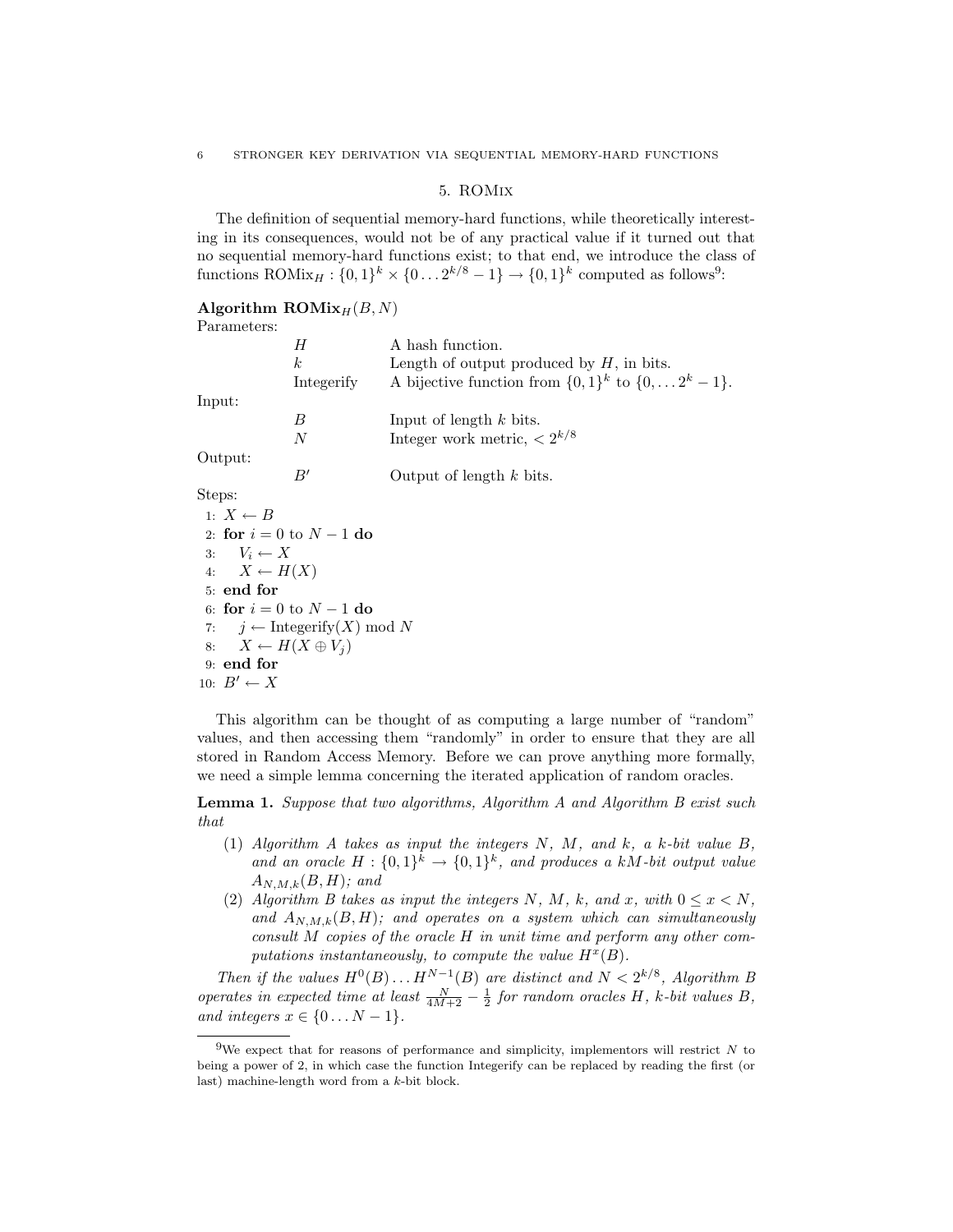*Proof.* For notational simplicity, we consider  $N$ ,  $M$ , and  $k$  to be fixed and omit them from variable subscripts.

Consider the Process B<sup>\*</sup>, taking input  $A(B, H)$ , and operating on a machine which can simultaneously consult  $NM$  copies of the oracle  $H$  in unit time and perform any other computations instantaneously, defined as follows<sup>10</sup>: Execute Algorithm B for each integer  $x \in \{0...N-1\}$  in parallel (using up to M oracles for each value  $x$ ); after Algorithm B has completed for a value  $x$  and has returned the value  $H^x(B)$ , input that value to an oracle in the following step; finally, if any oracles are unneeded (due to Algorithm B not using all M oracles at some point, due to Algorithm B having finished, or because two or more instances of Algorithm B are inputting the same value into oracles) then input arbitrary unique values to  $\text{them}^{11}$ .

Now define  $R_i(B, H) \in \{0, 1\}^k$  for  $i \leq N/M - 1$  to be the set of values input by Process B<sup>\*</sup> to the NM oracles at time i, define  $\bar{R}_i(B, H) = R_0(B, H) \cup$  $R_1(B,H) \ldots R_i(B,H)$ , and define  $\overline{H}(B) = {H^0(B), \ldots H^{N-1}(B)}$ . Clearly if Algorithm B computes  $H^x(B)$  in time t for some  $B, H, x$ , then  $H^x(B) \in R_i(B, H) \subset$  $\overline{R}_i(B, H)$  for all  $i \geq t$ . We will proceed by bounding the expected size of  $\overline{R}_i(B, H) \cap$  $H(B)$  for any process taking a kM bit input and operating on NM oracles.

Let  $\overline{R}_{i-1}(B, H)$  and the values of H evaluated thereupon be fixed, and consider the probability, over random B, H, that  $H^x(B) \in \overline{R}_i(B,H)$ . Trivially, if  $H^{x-1}(B) \in \overline{R}_{i-1}(B, H)$ , then  $P(H^x(B) \in \overline{R}_{i}(B, H)) \leq 1$  (since the probability of anything is at most 1); but if  $H^{x-1}(B) \notin \overline{R}_{i-1}(B, H)$  then the value of H evaluated at  $H^{x-1}(B)$  is entirely random; so  $P(H^x(B) \in \overline{R}_i(B, H)) = |\overline{R}_i(B, H)| \cdot 2^{-k} =$  $NM(i+1)2^{-k} \leq N^2 2^{-k}$ . Now suppose that out of the  $2^{2^k+1-NMi}$  values of  $(B, H)$ such that H takes the specified values,  $s \cdot 2^{2^k+1-NMi}$  of them (i.e., a proportion s) result share the same value  $A(B, H)$ . Then the values of  $\left| \bar{R}_i(B, H) \cap \bar{H}(B) \right|$  for such B, H are at most equal to the  $s \cdot 2^{2^k+1-NMi}$  largest values of  $\left| \overline{R}_i(B,H) \cap \overline{H}(B) \right|$ for permissible  $H$ .

However, the Chernoff bound states that for  $X$  a sum of independent 0-1 variables,  $\mu = E(X)$  and Y a constant greater than  $\mu$ ,

$$
P(X > Y) < \exp(Y - \mu + Y(\log \mu - \log Y)),
$$

and so for  $Y > 1$  we have

$$
P(|\bar{R}_{i}(B, H) \cap \bar{H}(B)| - |\bar{R}_{i-1}(B, H) \cap \bar{H}(B)| > Y)
$$
  

$$
< \exp(Y - N^{3}2^{-k} + Y(\log(N^{3}2^{-k}) - \log(Y)))
$$
  

$$
< \exp(Y + Y \log(N^{3}2^{-k}))
$$
  

$$
= (eN^{3}2^{k})^{Y} < (2^{k/2})^{Y}
$$

and thus we find that, for  $(B,H)$  in the set of  $s \cdot 2^{2^k+1-NM}$  values such that  $A(B, H)$  and H evaluated on  $\overline{R}_{i-1}(B, H)$  take the correct values,

$$
E(|\bar{R}_i(B, H) \cap \bar{H}(B)|) < |\bar{R}_i(B, H) \cap \bar{H}(B)| + \log(s^{-1})/\log(2^{k/2}) + 1,
$$

<sup>10</sup>We refer to the *Process* B\* instead of the *Algorithm* B\* since it neither produces output nor terminates.

<sup>&</sup>lt;sup>11</sup>Thus for any B, H, Process B<sup>\*</sup> inputs disjoint sets of NM values to the oracles at successive time steps.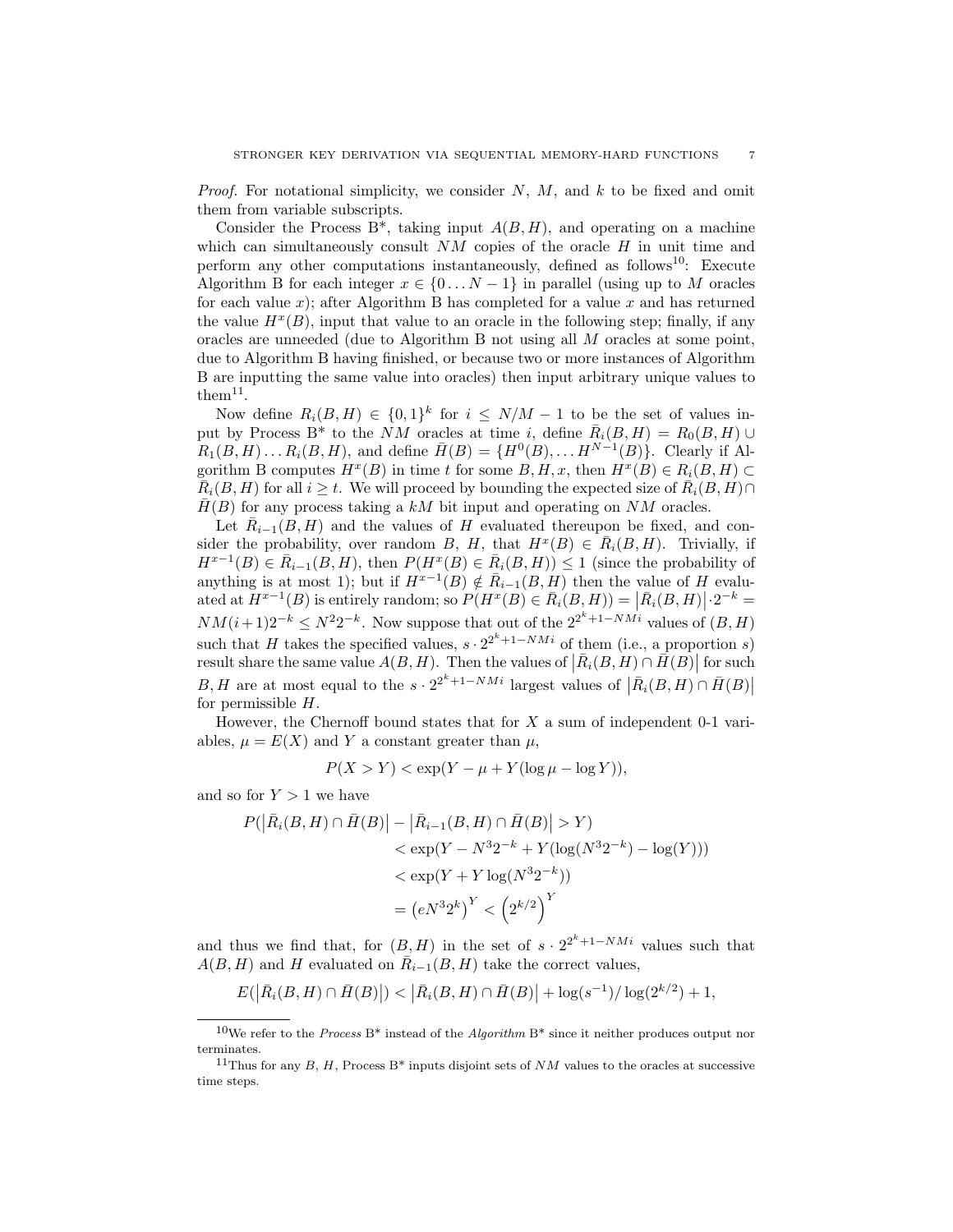where the  $+1$  arises as a trivial upper bound on the contribution from the exponentially decreasing probabilities of values  $X - Y$  for  $X > Y$ .

Now we note that  $E(|\bar{R}_i(B, H) \cap \bar{H}(B)|)$ , with expectation taken over all values  $(B, H)$  is merely the average of the  $2^{NM_i+Mk}$  values  $E(|\bar{R}_i(B, H) \cap \bar{H}(B)|)$  with the expectation taken over  $(B, H)$  consistent with a given  $A(B, H)$  and values of H at  $\overline{R}_{i-1}(B, H)$ ; and by convexity, the resulting bound is weakest when all of the values s are equal, i.e.,  $s = 2^{-Mk}$ . Consequently, we obtain (with the expectation taken over all  $(B, H)$ 

$$
E(|\bar{R}_{i}(B, H) \cap \bar{H}(B)|) < |\bar{R}_{i}(B, H) \cap \bar{H}(B)| + 2M + 1 < (2M + 1) \cdot (i + 1).
$$

The result now follows easily: Writing  $t_x$  as the expected time taken by Algorithm B to compute  $H^x(B)$  and noting that the time it takes to compute  $H^x(B)$ is equal to the number of sets  $\overline{R}_i(B, H)$  which do not contain  $H^x(B)$ , we have

$$
\frac{1}{N} \sum_{x=0}^{N-1} t_x = \frac{1}{N} \sum_{i=0}^{\infty} N - E(|\bar{R}_i(B, H) \cap \bar{H}(B)|)
$$
  
\n
$$
\geq \frac{1}{N} \sum_{i=0}^{\frac{2N}{2M+1}-1} N - E(|\bar{R}_i(B, H) \cap \bar{H}(B)|)
$$
  
\n
$$
> \frac{1}{N} \sum_{i=0}^{\frac{2N}{2M+1}-1} N - (2M+1)(i+1)
$$
  
\n
$$
= \frac{N}{4M+2} - \frac{1}{2}
$$

as required.

While this proof is rather dense, the idea behind it is quite simple: If the value  $H^{x-1}(B)$  has not yet been computed, there is no way to compute  $H^x(B)$ ; and with only kM bits of information stored in  $A(B, H)$ , any algorithm will be limited to computing  $O(M)$  values  $H^x(B)$  from  $A(B, H)$  directly and then iterating H to compute the rest. We believe that the "correct" lower bound on the expected running time is in fact  $\frac{N}{2M} - \frac{1}{2}$ , but this appears difficult to prove.

 $\Box$ 

In spite of being marginally weaker than desirable, this lemma is still sufficient to prove the following theorem:

**Theorem 1.** Under the Random Oracle model, the class of functions  $ROMix_H$  are sequential memory-hard.

*Proof.* The algorithm stated earlier uses  $O(N)$  storage and operates in  $O(N)$  time on a Random Access Machine, so clearly the functions can be computed by a memory-hard algorithm in  $T(N) = O(N)$  operations.

Now suppose that ROMix<sub>H</sub> can be computed in  $S^*(N) = M(N)$  space. Since H is a random oracle, it is impossible to compute the function without computing each of the values  $V_i$  and X in steps 6–9 of the sequential algorithm in turn; but by Lemma 1, it takes at least  $O(N/M(N))$  time to compute each  $V_i$ .

Consequently, it takes at least  $T^*(N) = O(N^2/M(N))$  time to compute the function, and thus  $S^*(N)T^*(N) = O(N^2)$  as required.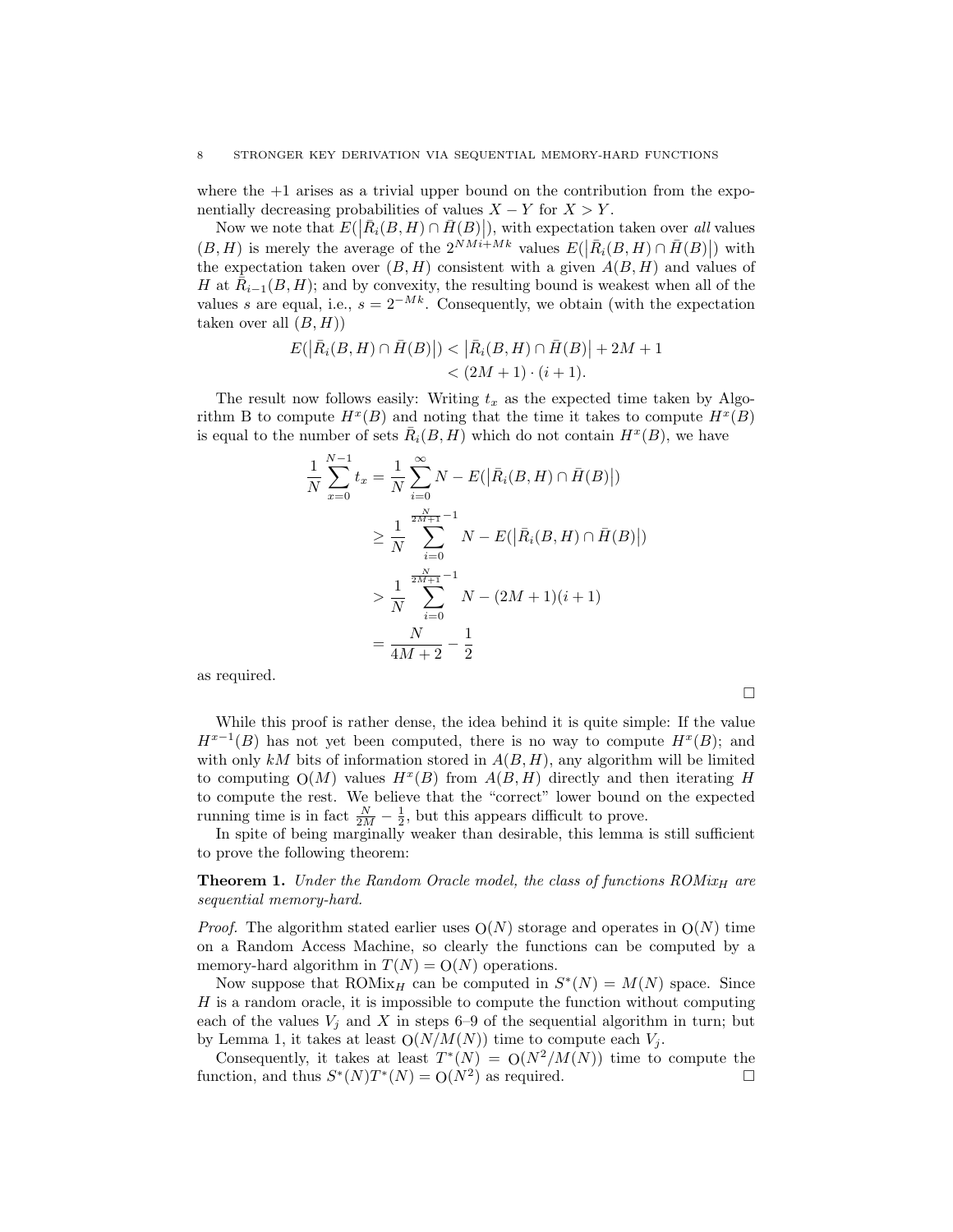## 6. SMix

While ROMix performs well on a theoretical Random Access Machine, it suffers somewhat on real-world machines. In the real world, random access memory  $\sin$ <sup>t</sup>; instead, factors such as caches, prefetching, and virtual memory<sup>12</sup> make small "random" memory accesses far more expensive than accesses to consecutive memory locations.

Existing widely used hash functions produce outputs of up to 512 bits (64 bytes), closely matching the cache line sizes of modern CPUs (typically 32–128 bytes), and the computing time required to hash even a very small amount of data (typically 200–2000 clock cycles on modern CPUs, depending on the hash used) is sufficient that the memory latency cost (typically 100–500 clock cycles) does not dominate the running time of ROMix.

However, as semiconductor technology advances, it is likely that neither of these facts will remain true. Memory latencies, measured in comparison to CPU performance or memory bandwidth, have been steadily increasing for decades, and there is no reason to expect that this will cease — to the contrary, switching delays impose a lower bound of  $\Omega(\log N)$  on the latency of accessing a word in an N-byte RAM, while the speed of light imposes a lower bound of  $\Omega(\sqrt{N})$  for 2-dimensional circuits. Furthermore, since most applications exhibit significant locality of reference, it is reasonable to expect cache designers to continue to increase cache line sizes in an attempt to trade memory bandwidth for (avoided) memory latency.

In order to avoid having ROMix become latency-limited in the future, it is necessary to apply it to larger hash functions. While we have only proved that ROMix is sequential memory-hard under the Random Oracle model, by considering the structure of the proof we note that the full strength of this model does not appear to be necessary. The critical properties of the hash function required in order for ROMix to be sequential memory-hard appear to be the following<sup>13</sup>:

- (1) The outputs of H are uniformly distributed over  $\{0,1\}^k$ .
- (2) It is impossible to iterate  $H$  quickly, even given access to many copies of the oracle and precomputation producing a limited-space intermediate.
- (3) It is impossible to compute Integerify $(H(x))$  significantly faster than computing  $H(x)$ .

Most notably, there is no requirement that the function  $H$  have the usual properties of collision and pre-image resistance which are required of cryptographic hashes.

There are also two more criteria required of the hash function in order for ROMix to maximize the cost of a brute-force attack given an upper bound on the amount of computing time taken to compute the function in software:

- (4) The ratio of the hash length  $k$  to the number of operations required to compute the hash function should be as large as possible.
- (5) The hash function should not have significantly more internal parallelism than is available to software implementations.

 $12$ Even if data is stored in RAM, the first access to a page typically incurs a significant cost as the relevant paging tables are consulted.

<sup>&</sup>lt;sup>13</sup>The first requirement limits the number of values  $H<sup>x</sup>(B)$  which  $A(B, H)$  can uniquely identify; the second requirement ensures that values  $H^x(B)$  which are not stored cannot be computed quickly; and the third requirement ensures that each iteration of the loop in lines 6–9 must complete before the next iteration starts.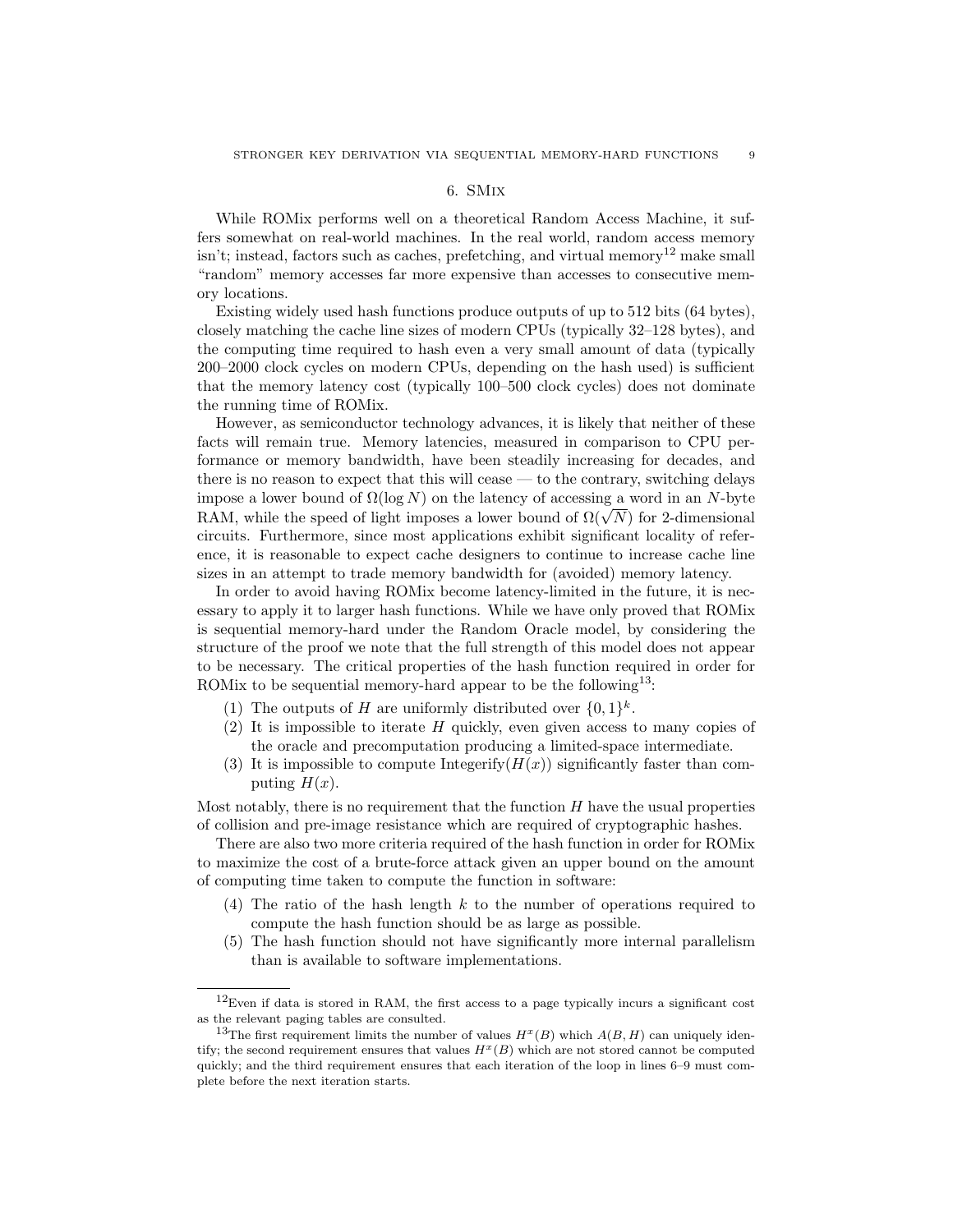In light of these, we define the function  $BlockMix_{H,r}$  computed as follows:

Algorithm Block $\text{Mix}_{H,r}(B)$ 

Parameters:

|                                   | H                             | A hash function.                                                          |
|-----------------------------------|-------------------------------|---------------------------------------------------------------------------|
|                                   | r                             | Block size parameter                                                      |
| Input:                            |                               |                                                                           |
|                                   |                               | $B_0 \dots B_{2r-1}$ Input vector of 2r k-bit blocks                      |
| Output:                           |                               |                                                                           |
|                                   |                               | $B'_0 \dots B'_{2r-1}$ Output vector of $2r$ k-bit blocks.                |
| Steps:                            |                               |                                                                           |
| 1: $X \leftarrow B_{2r-1}$        |                               |                                                                           |
|                                   | 2: for $i = 0$ to $2r - 1$ do |                                                                           |
| 3: $X \leftarrow H(X \oplus B_i)$ |                               |                                                                           |
| 4: $Y_i \leftarrow X$             |                               |                                                                           |
| $5:$ end for                      |                               |                                                                           |
|                                   |                               | 6: $B' \leftarrow (Y_0, Y_2, \ldots Y_{2r-2}, Y_1, Y_3, \ldots Y_{2r-1})$ |

This function clearly satisfies condition (1) if the underlying  $H$  is uniformly distributed; it satisfies condition (3) if Integerify( $B_0 \ldots B_{2r-1}$ ) is defined as a function of  $B_{2r-1}$ ; and it is clearly optimal according to criteria (4) and (5) compared to any functions constructed out of the same underlying  $H$ . We conjecture that BlockMix also satisfies criteria  $(2)$ , on the basis that the "shuffling" which occurs at step 6 should thwart any attempt to rapidly iterate BlockMix using precomputed values which uniquely identify some but not all of the values  $B_i$ ; but this does not appear to be easily  $\text{proven}^{14}$ .

Given that the performance of BlockMix according to criteria (4) and (5) is exactly the same as the performance of the underlying hash H, BlockMix is best used with a hash which is fast while not possessing excess internal parallelism; based on this, it appears that Bernstein's Salsa20/8 core [11] is the best-performing widely studied cryptographic function available<sup>15</sup>. While Bernstein recommends using the Salsa20 core by adding diagonal constants [13] and uses it in this manner in his Salsa20 cipher and Rumba20 compression functions, we do not believe that this is necessary when the Salsa20 core is being used in ROMix and BlockMix, since the related-input attacks against which they defend are not relevant in this context.

Putting this together, we have the following:

**Definition 3.** The function  $SMix_r$  :  $\{0, 1\}^{1024r} \times \{0 \dots 2^{64} - 1\} \rightarrow \{0, 1\}^{1024r}$ is  $SMix_r(B, N) = \text{ROMix}_{BlockMix_{Salsa20/S, r}}(B, N)$  where  $Integerify(B_0...B_{2r-1})$  is defined as the result of interpreting  $B_{2r-1}$  as a little-endian integer.

**Theorem 2.** The function  $SMix_r(B, N)$  can be computed in  $4Nr$  applications of the Salsa20/8 core using  $1024Nr + O(r)$  bits of storage.

*Proof.* The above algorithms operate in the required time and space.  $\Box$ 

 $14$ If the shuffling is omitted from BlockMix, it can be rapidly iterated given precomputed values  $B_0$ , since the computations would neatly "pipeline".

<sup>&</sup>lt;sup>15</sup>Bernstein's Chacha [12] appears to have a very slight advantage over Salsa20, but is newer and less widely used, and consequently has been less studied.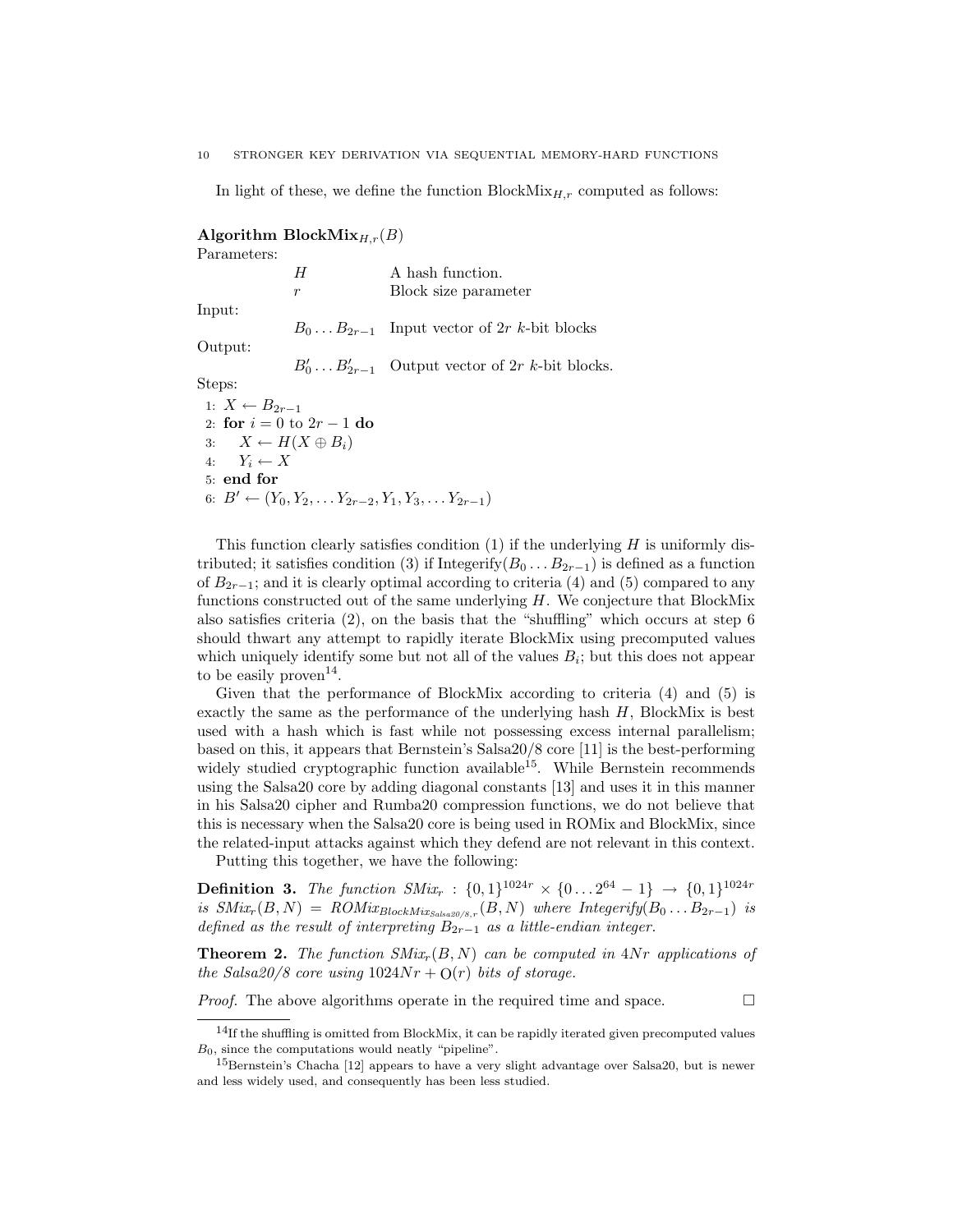## 7. scrypt

Given a sequential memory-hard "mixing" function  $MF$  and a pseudorandom function  $PRF$  it is simple to construct a strong key derivation function. We define the class of functions  $MFcrypt_{PRE,MF}(P, S, N, p, dklen)$  as computed by the following algorithm:

## Algorithm  $\text{MFcrypt}_{H,MF}(P, S, N, p, d k Len)$

Parameters:

|         | PRF           | A pseudorandom function.                                                                                               |  |  |  |
|---------|---------------|------------------------------------------------------------------------------------------------------------------------|--|--|--|
|         | hLen          | Length of output produced by $PRF$ , in octets.                                                                        |  |  |  |
|         | МF            | A sequential memory-hard function from $\mathbb{Z}_{256}^{MFLen} \times \mathbb{N}$<br>to $\mathbb{Z}_{256}^{MFLen}$ . |  |  |  |
|         | <i>MFLen</i>  | Length of block mixed by $MF$ , in octets.                                                                             |  |  |  |
| Intput: |               |                                                                                                                        |  |  |  |
|         | Р             | Passphrase, an octet string.                                                                                           |  |  |  |
|         | S             | Salt, an octet string.                                                                                                 |  |  |  |
|         | N             | CPU/memory cost parameter.                                                                                             |  |  |  |
|         | $\mathcal{p}$ | Parallelization parameter; a positive integer satisfying<br>$p \leq (2^{32} - 1)hLen/MFLen.$                           |  |  |  |
|         | dkLen         | Intended output length in octets of the derived key; a<br>positive integer satisfying $dkLen \leq (2^{32} - 1)hLen$ .  |  |  |  |
|         |               |                                                                                                                        |  |  |  |

Output:

DK Derived key, of length  $dkLen$  octets.

Steps:

1:  $(B_0 \dots B_{p-1})$  ← PBKDF2 $_{PRF}(P, S, 1, p \cdot MFLen)$ 2: for  $i = 0$  to  $p - 1$  do<br>3:  $B_i \leftarrow MF(B_i, N)$ 3:  $B_i \leftarrow MF(B_i, N)$ 4: end for

5:  $DK \leftarrow \text{PBKDF2}_{PRF}(P, B_0 \parallel B_1 \parallel \ldots \parallel B_{p-1}, 1, dkLen)$ 

This algorithm uses PBKDF2 [17] with the pseudorandom function  $PRF$  to generate  $p$  blocks of length  $MFLen$  octets from the provided password and salt; these are independently mixed using the mixing function  $MF$ ; and the final output is then generated by applying PBKDF2 once again, using the well-mixed blocks as salt<sup>16</sup>. Since, for large N, the calls to  $MF$  take asymptotically longer than the calls to PBKDF2, and the blocks  $B_i$  produced using PBKDF2 are independent and random, subject to H being a random oracle, we note that if  $MF$  is a sequential memory-hard function then MFcrypt is sequential memory-hard under the random oracle model.

We now apply MFcrypt to the mixing function SMix from the previous section and the SHA256 hash function:

Definition 4. The key derivation function scrypt is defined as

 $scrypt(P, S, N, r, p, d\&Len) = MFcrypt_{HMAC\_SHA256, SMix_r}(P, S, N, p, d\&Len)$ 

<sup>&</sup>lt;sup>16</sup>The limits on the size of p and  $dkLen$  exist as a result of a corresponding limit on the length of key produced by PBKDF2.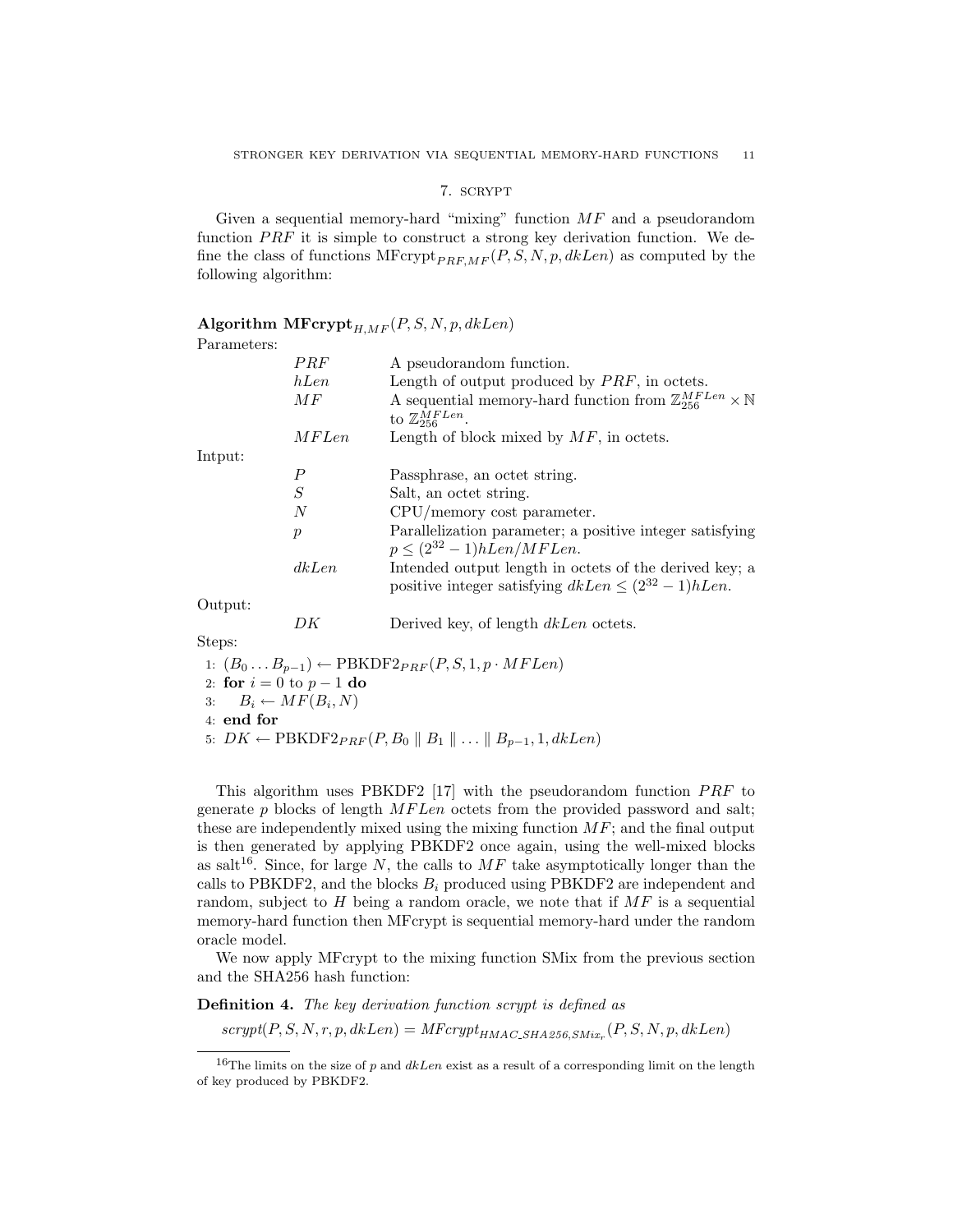#### 12 STRONGER KEY DERIVATION VIA SEQUENTIAL MEMORY-HARD FUNCTIONS

Users of scrypt can tune the parameters  $N, r$ , and p according to the amount of memory and computing power available, the latency-bandwidth product of the memory subsystem, and the amount of parallelism desired; at the current time, taking  $r = 8$  and  $p = 1$  appears to yield good results, but as memory latency and CPU parallelism increase it is likely that the optimum values for both  $r$  and p will increase. Note also that since the computations of SMix are independent, a large value of  $p$  can be used to increase the computational cost of scrypt without increasing the memory usage; so we can expect scrypt to remain useful even if the growth rates of CPU power and memory capacity diverge.

**Conjecture 1.** If it is impossible for a circuit to compute the Salsa20/8 core in less than t time, and it is impossible for a circuit to store x bits of data in less than sx area for any  $x > 0$ , then it is impossible to compute scrypt(P, S, N, r, p, dkLen) in a circuit with an expected amortized area-time product per password of less than  $1024N^{2}r^{2}pst.$ 

Put simply, this conjecture states that combining MFcrypt, ROMix, BlockMix, and the Salsa20/8 core does not expose scrypt to any attacks more powerful than the "generic" algorithms for computing ROMix.

## 8. Brute-force attack costs

Given a set of key derivation functions, it is natural to ask how much it would cost an attacker to perform a brute-force search over a class of passwords in order to find a particular password given its hash (or, equivalently, given some cryptographic ciphertext which can be used to quickly accept or reject potential password hashes). It is difficult to obtain accurate data concerning the cost of hardware passwordcracking circuits — those few organizations which have the resources and inclination to design and fabricate custom circuits for password-cracking tend to be somewhat secretive — and so we must rely instead on estimating the costs of the underlying cryptographic operations in the expectation that the other costs are comparatively negligible. Even given this approximation the amount of information available is limited, since much of the work of implementing cryptographic circuits has been performed by private corporations which have clear financial reasons to restrict access to information about their products to potential customers.

Based on available data concerning DES [1, 4, 5], MD5 [2, 6], Blowfish [14, 21], SHA-256 [3, 7, 20], and Salsa20 [16, 27] cores, we provide the following estimates for the size and performance of cryptographic circuits on a 130 nm process<sup>17</sup>:

- A DES circuit with  $\approx 4000$  gates of logic can encrypt data at 2000 Mbps.
- An MD5 circuit with  $\approx 12000$  gates of logic can hash data at 2500 Mbps.
- A SHA256 circuit with  $\approx 20000$  gates of logic can hash data at 2500 Mbps.
- A Blowfish circuit with  $\approx 22000$  gates of logic and 4 kiB of SRAM can encrypt data at 1000 Mbps.
- A Salsa 20/8 circuit with  $\approx 24000$  gates of logic can output a keystream at 2000 Mbps.

We also make estimates of the cost of manufacturing integrated circuits on a 130 nm process circa 2002:

<sup>17</sup>We use 130 nm as a basis for comparison simply because this is the process technology for which the most information was readily available concerning cryptographic circuits.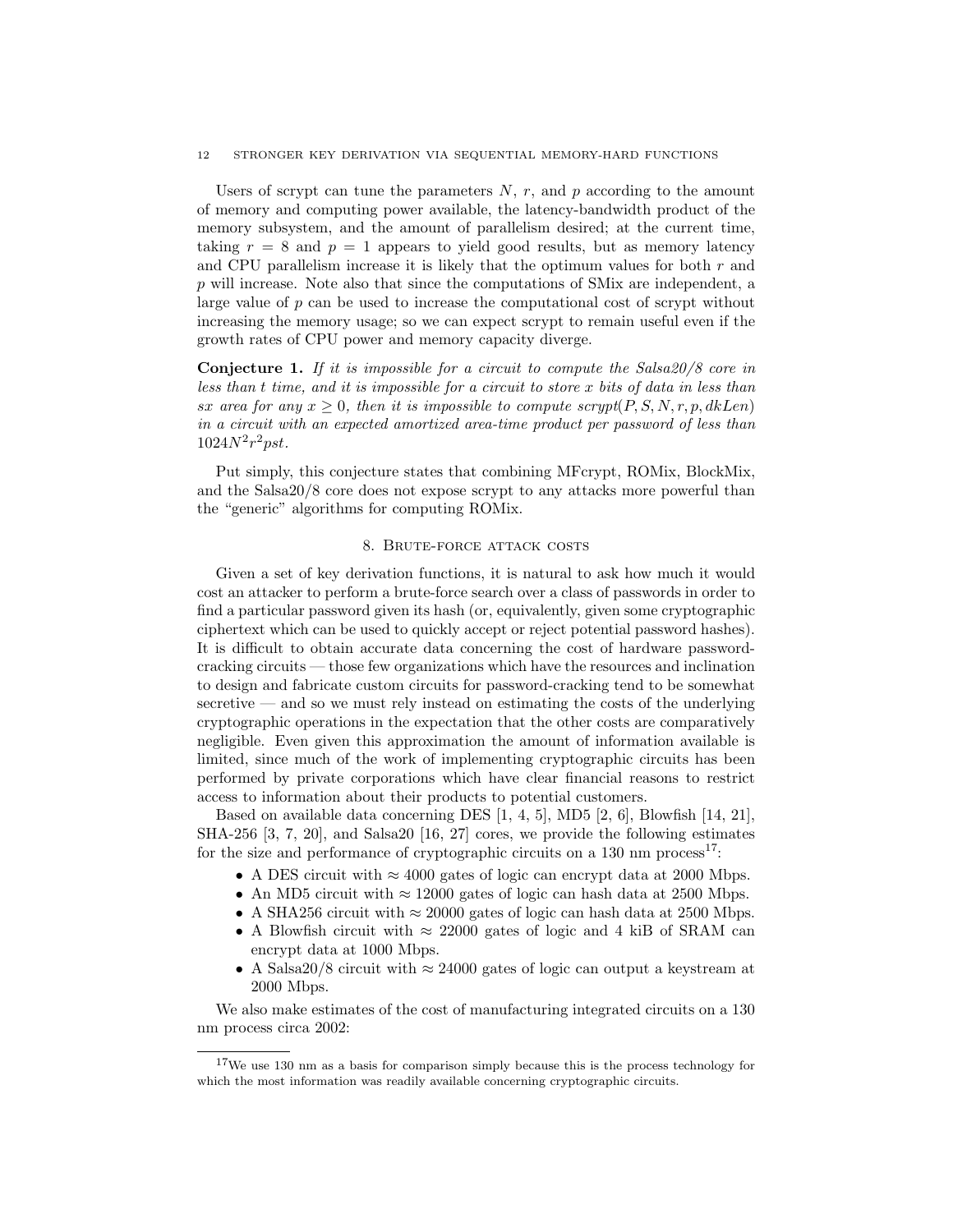- Each gate of random logic requires  $\approx 5 \ \mu \text{m}^2$  of VLSI area.
- Each bit of SRAM requires  $\approx 2.5 \ \mu \text{m}^2$  of VLSI area.
- Each bit of DRAM requires  $\approx 0.1 \ \mu \text{m}^2$  of VLSI area.
- VLSI circuits cost  $\approx 0.1\$/\text{mm}^2$ .

Using these values, we estimate the cost of computing 9 key derivation functions: the original CRYPT; the MD5 hash (which, although not designed for use as a key derivation function, is nonetheless used as such by many applications); Kamp's MD5-based hash; PBKDF2-HMAC-SHA256 with an iteration count of 86,000; PBKDF2-HMAC-SHA256 with an iteration count of 4,300,000; bcrypt with  $cost = 11$ ; bcrypt with  $cost = 16$ ; scrypt with  $(N, r, p) = (2^{14}, 8, 1)$ ; and scrypt with  $(N, r, p) = (2^{20}, 8, 1)$ . For the parameterized KDFs the parameters are chosen such that the running time on one core of a 2.5 GHz Intel Core 2 Duo processor<sup>18</sup> is less than 100 ms (for the lower parameters) or less than 5 s (for the higher parameters); we chose these values since 100 ms is a reasonable upper bound on the delay which should be cryptographically imposed on interactive logins, while 5 s is a reasonable amount of time to be spent encrypting or decrypting a sensitive file.

For each key derivation function, we consider six different types of password:

- A random sequence of 6 lower-case letters; e.g., "sfgroy".
- A random sequence of 8 lower-case letters; e.g., "ksuvnwyf".
- A random sequence of 8 characters selected from the 95 printable 7-bit ASCII characters; e.g., "6, uh3y[a".
- A random sequence of 10 characters selected from the 95 printable 7-bit ASCII characters; e.g., "H.\*W8Jz&r3".
- A 40-character string of text; e.g., "This is a 40-character string of English".
- An 80-character string of text; e.g., "This is an 80-character phrase which you probably won't be able to crack easily.".

For the strings of text, we estimate entropy following the guidance provided by NIST [23]: The first character is taken to have 4 bits of entropy, the next 7 characters are taken to have 2 bits of entropy each, the following 12 characters are taken to have 1.5 bits of entropy each, and subsequent characters are taken to have 1 bit of entropy each.

In Table 1 we show the estimated costs of "cracking" hashed passwords in dollaryears; or equivalently, the cost of hardware which can find a password in an average time of 1 year (i.e., which would take 2 years to search the complete password space). We caution again that these values are very approximate and reflect only the cost of the cryptographic circuitry with circa 2002 technology: It is quite possible that the costs of other hardware (control circuitry, boards, power supplies) and operating costs (power, cooling) would increase the costs by a factor of 10 above these; and it is equally possible that improvements in semiconductor technology and improved cryptographic circuit designs could each reduce the costs by a factor of 10. Nevertheless, we believe that the estimates presented here are useful for the purpose of comparing different key derivation functions.

It is clear from this table that scrypt is a much more expensive key derivation function to attack than the alternatives: When used for interactive logins, it is 35 times more expensive than bcrypt and 260 times more expensive than PBKDF2;

<sup>18</sup>This processor is also known as "the CPU in the author's laptop".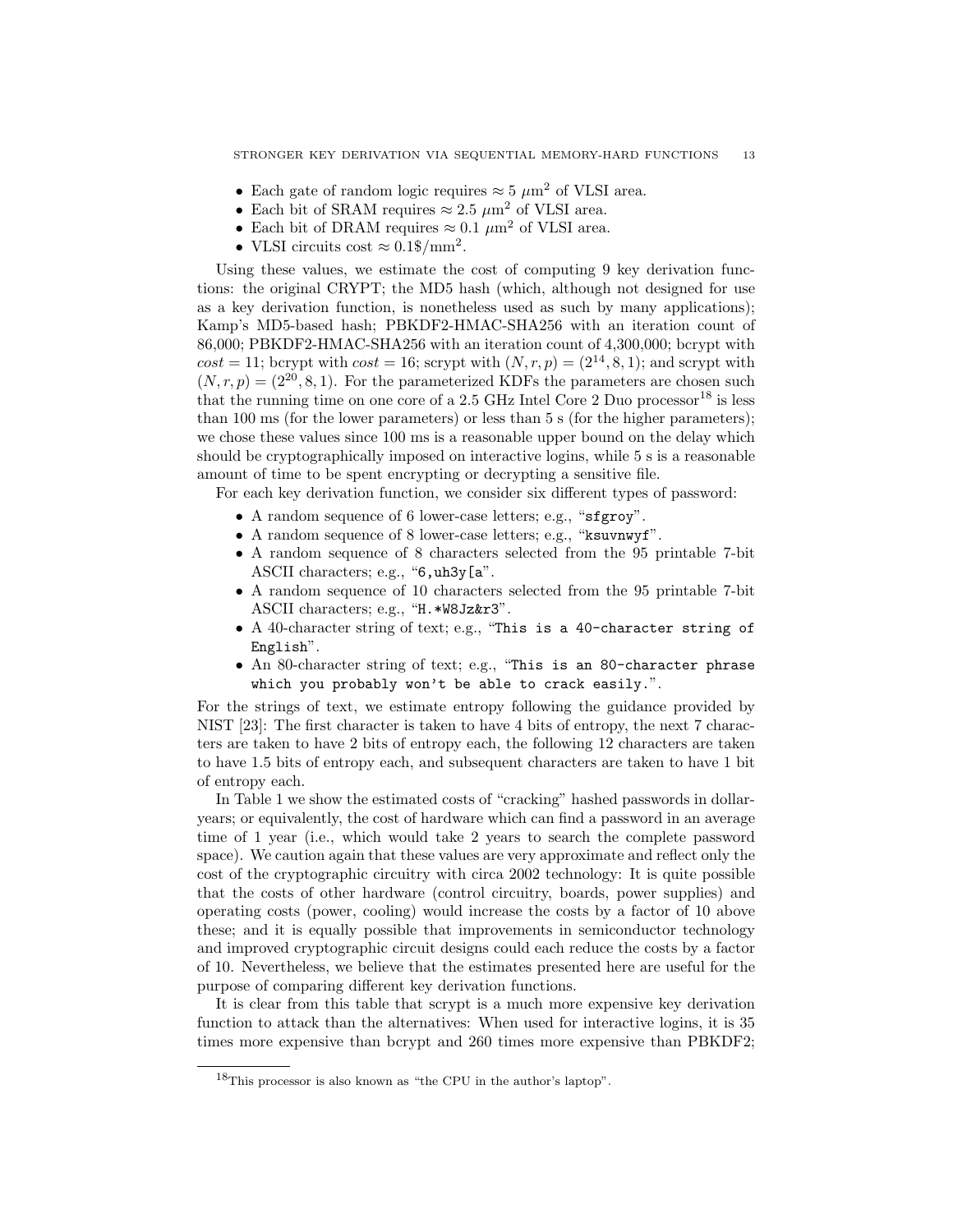| <b>KDF</b>               | 6 letters | 8 letters | 8 chars | 10 chars | $40$ -char text | 80-char text           |
|--------------------------|-----------|-----------|---------|----------|-----------------|------------------------|
| DES CRYPT                | $<$ \$1   | $<$ \$1   | $<$ \$1 | $<$ \$1  | $<\, 1$         | $<$ \$1                |
| MD5                      | $<$ \$1   | $<$ \$1   | $<$ \$1 | \$1.1k   | $\$1$           | \$1.5T                 |
| MD5 CRYPT                | $<$ \$1   | $<$ \$1   | \$130   | \$1.1M   | \$1.4k          | $$1.5 \times 10^{15}$  |
| PBKDF2 (100 ms)          | $<$ \$1   | $<$ \$1   | \$18k   | \$160M   | \$200k          | $$2.2 \times 10^{17}$  |
| bcrypt $(95 \text{ ms})$ | $<$ \$1   | \$4       | \$130k  | \$1.2B   | \$1.5M          | \$48B                  |
| scrypt $(64 \text{ ms})$ | $<$ \$1   | \$150     | \$4.8M  | \$43B    | \$52M           | $$6 \times 10^{19}$    |
| PBKDF2 $(5.0 s)$         | $<$ \$1   | \$29      | \$920k  | \$8.3B   | \$10M           | $$11 \times 10^{18}$   |
| bcrypt $(3.0 s)$         | $<$ \$1   | \$130     | \$4.3M  | \$39B    | \$47M           | \$1.5T                 |
| scrypt $(3.8 s)$         | \$900     | \$610k    | \$19B   | \$175T   | \$210B          | $$2.3 \times 10^{23}$$ |

Table 1. Estimated cost of hardware to crack a password in 1 year.

and when used for file encryption — where, unlike bcrypt and PBKDF2, scrypt uses not only more CPU time but also increases the die area required — scrypt increases its lead to a factor of 4000 over bcrypt and 20000 over PBKDF2. It is also worth noting that while bcrypt is stronger than PBKDF2 for most types of passwords, it falls behind for long passphrases; this results from bcrypt's inability to use more than the first 55 characters of a passphrase<sup>19</sup>. While our estimated costs and NIST's estimates of passphrase entropy suggest that bcrypt's 55-character limitation is not likely to cause problems at the present time, implementors of systems which rely on bcrypt might be well-advised to either work around this limitation (e.g., by "prehashing" a passphrase to make it fit into the 55-character limit) or to take steps to prevent users from placing too much password entropy in the 56th and subsequent characters (e.g., by asking users of a website to type their password into an input box which only has space for 55 characters).

#### 9. Conclusions

We have proven that, under the random oracle model, the mixing function ROM $i_{K_H}$  is sequential memory-hard; and it appears very likely that the scrypt key derivation function is also sequential memory-hard. Providing that no new attacks on scrypt or its underlying components are found, a brute-force attack on scrypt is many times harder than similar attacks on other key derivation functions; consequently, we recommend that implementors of new cryptographic systems should strongly consider using scrypt.

Finally, we recommend that cryptographic consumers make themselves aware of the strengths of the key derivation functions they are using, and choose passwords accordingly; we suspect that even generally security-conscious users are in many cases not aware how (in)secure their passwords are.

## 10. Acknowledgements

We thank Arnold G. Reinhold, Daniel J. Bernstein, Graeme Durant, and Paul Kocher for the advice and information they have provided.

 $19$ This is, however, far better than the original DES-based CRYPT, which only hashed the first 8 bytes of a password and is consequently absurdly cheap to break, regardless of the underlying password distribution.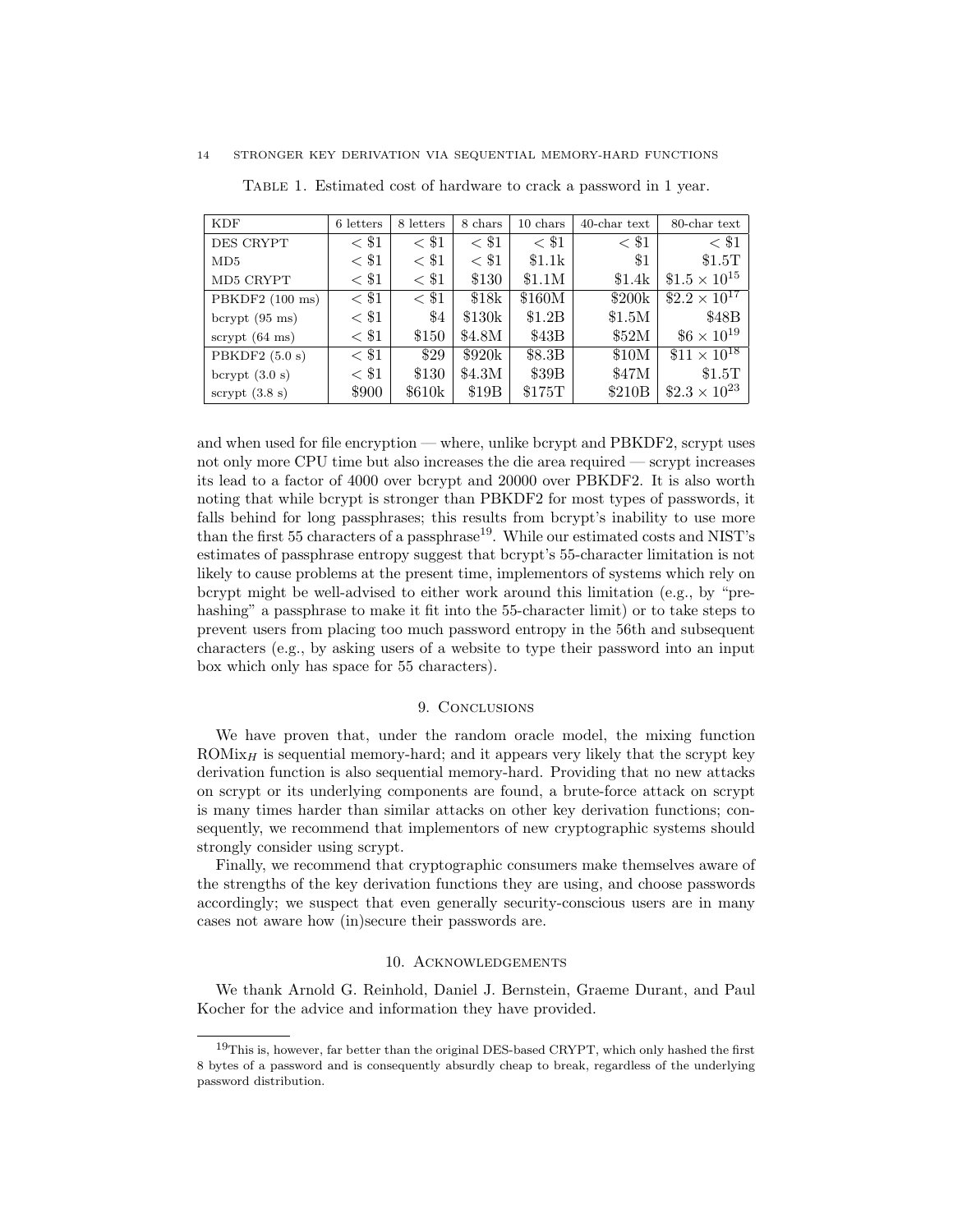#### **REFERENCES**

- [1] CAST DES data encryption standard core. http://www.cast-inc.com/cores/des/cast des. pdf.
- [2] CAST MD5 hash function core. http://www.cast-inc.com/cores/md5/cast md5.pdf.
- [3] CAST SHA256 secure hash function core. http://www.cast-inc.com/cores/sha-256/cast sha256.pdf.
- [4] DES1 ultra-compact data encryption standard (DES/3DES) core. http://www.ipcores.com/ DES1core.htm.
- [5] Helion technology datasheet high performance DES and triple-DES core for asic. http: //www.heliontech.com/downloads/des asic helioncore.pdf.
- [6] Helion technology datasheet high performance MD5 hash core for asic. http://www. heliontech.com/downloads/md5 asic helioncore.pdf.
- [7] Helion technology datasheet high performance SHA-256 hash core for asic. http://www. heliontech.com/downloads/sha256 asic fast helioncore.pdf.
- [8] M. Abadi, T. Mark, A. Lomas, and R. Needham. Strengthening passwords. Technical report, SRC Technical Note, 1997.
- [9] C. Bays and S.D. Durham. Improving a poor random number generator. *ACM transactions on mathematical software*, 2(1):59–64, 1976.
- [10] D.J. Bernstein. Circuits for integer factorization: a proposal, 2001. http://cr.yp.to/papers. html#nfscircuit.
- [11] D.J. Bernstein. The Salsa20 family of stream ciphers, 2007. http://cr.yp.to/papers.html# salsafamily.
- [12] D.J. Bernstein. ChaCha, a variant of Salsa20, 2008. http://cr.yp.to/papers.html#chacha.
- [13] D.J. Bernstein. Personal communication, 2009.
- [14] G. Durant. Personal communication, 2009.
- [15] D. Florêncio and C. Herley. A large-scale study of web password habits. In *WWW '07: Proc. of the 16th international World Wide Web conference*, pages 657–666, 2007.
- [16] T. Good and M. Benaissa. Hardware results for selected stream cipher candidates. In *Proc. of The State of the Art of Stream Ciphers*, 2007.
- [17] B. Kaliski. PKCS #5: Password-based cryptography specification version 2.0. RFC 2898, 2000.
- [18] P.-H. Kamp. MD5 crypt. FreeBSD 2.0, 1994. http://www.freebsd.org/cgi/cvsweb.cgi/ <sup>∼</sup>checkout∼/src/lib/libcrypt/crypt.c?rev=1.2.
- [19] J. Kelsey, B. Schneier, C. Hall, and D. Wagner. Secure applications of low-entropy keys. In *ISW '97: Proc. of the first international workshop on information security*, pages 121–134, 1998.
- [20] Y.K. Lee, H. Chan, and I. Verbauwhede. Iteration bound analysis and throughput optimum architecture of SHA-256 (384, 512) for hardware implementations. In *Workshop on Information Security Applications 2007*, LNCS 4867, 2008.
- [21] M.C.-J. Lin and Y.-L. Lin. A VLSI implementation of the blowfish encryption/decryption algorithm. In *ASP-DAC '00: Proceedings of the 2000 conference on Asia South Pacific design automation*, 2000.
- [22] R.H. Morris and K. Thompson. UNIX password security. *Communications of the ACM*, 22(11), 1979.
- [23] National Institute of Standards and Technology. Electronic authentication guideline. NIST Special Publication 800-63, 2006.
- [24] N. Provos and D. Mazières. A future-adaptable password scheme. In *Proc. of the FREENIX track: 1999 USENIX annual technical conference*, 1999.
- [25] A.G. Reinhold. HEKS: A family of key stretching algorithms, 1999. http://world.std.com/ <sup>∼</sup>reinhold/HEKSproposal.html.
- [26] A.G. Reinhold. Personal communication, 2009.
- [27] J. Yan and H.M. Heys. Hardware implementation of the Salsa20 and Phelix stream ciphers. In *Proc. of the IEEE Canadian Conference on Electrical and Computer Engineering*, 2007.